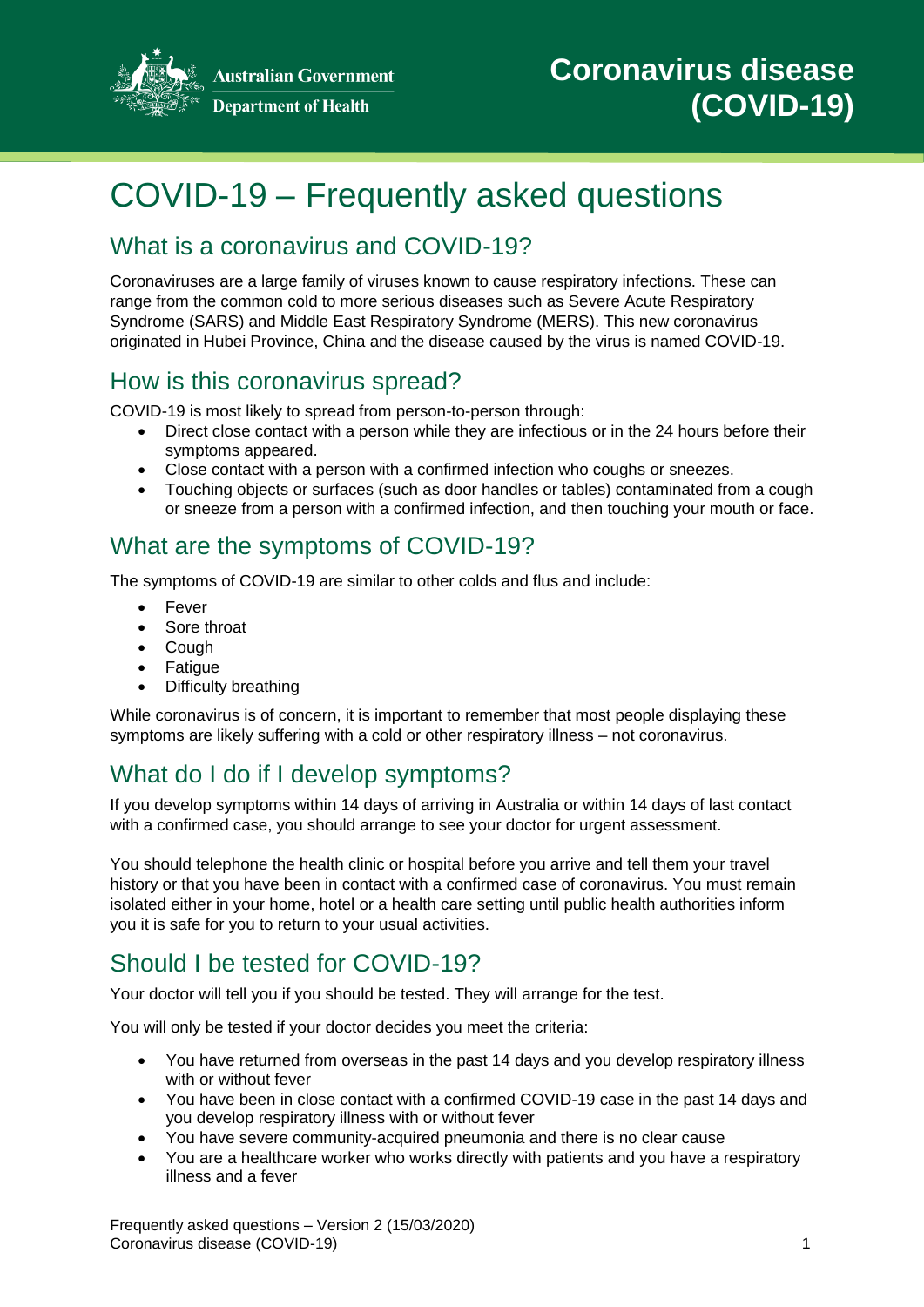If you meet any of these criteria, your doctor can request you are tested for COVID-19. It is important to remember that many people with symptoms similar to COVID-19 will not have the virus. Only suspected cases are tested to ensure our labs are able to cope with the demand. There is no need to test people who feel well and do not meet the criteria above.

#### Who needs to isolate?

All people who arrive in Australia from midnight 15 March 2020, or think may they have been in close contact with a confirmed case of coronavirus, are required to self-isolate for 14 days.

## Someone I live with is getting tested for COVID-19. Should I self-isolate and get tested as well?

If a household member is a suspected case, you may need to be isolated. This will be determined by your public health unit on a case-by-case basis. Your public health unit will contact you if you need to isolate. For more information, read our fact sheet on [home isolation.](https://www.health.gov.au/sites/default/files/documents/2020/03/coronavirus-covid-19-information-about-home-isolation-when-unwell-suspected-or-confirmed-cases.pdf)

#### What does isolate in your home mean?

If you have been diagnosed with COVID-19, you must stay at home to prevent it spreading to other people. You might also be asked to stay at home if you may have been exposed to the virus.

Staying at home means you:

- do not go to public places such as work, school, shopping centres, childcare or university
- ask someone to get food and other necessities for you and leave them at your front door
- do not let visitors in only people who usually live with you should be in your home

You do not need to wear a mask in your home. If you need to go out to seek medical attention, wear a surgical mask (if you have one) to protect others.

You should stay in touch by phone and on-line with your family and friends. For more information, read our fact sheet on [home isolation](https://www.health.gov.au/sites/default/files/documents/2020/03/coronavirus-covid-19-information-about-home-isolation-when-unwell-suspected-or-confirmed-cases.pdf)

## What is social distancing?

Social distancing is one way to help slow the spread of viruses such as COVID-19. Social distancing includes staying at home when you are unwell, avoiding large public gatherings if they're not essential, keeping a distance of 1.5 metres between you and other people whenever possible and minimising physical contact especially with people at higher risk of developing serious symptoms, such as older people and people with existing health conditions.

There's no need to change your daily routine, but taking these social distancing precautions can help protect the people in our community who are most at risk.

#### Who is most at risk of a serious illness?

Some people who are infected may not get sick at all, some will get mild symptoms from which they will recover easily, and others may become very ill, very quickly. From previous experience with other coronaviruses, the people at most risk of serious infection are:

- People with compromised immune systems (e.g. cancer).
- Elderly people.
- Aboriginal and Torres Strait Islander people, as they have higher rates of chronic illness.
- People with diagnosed chronic medical conditions.
- People in group residential settings.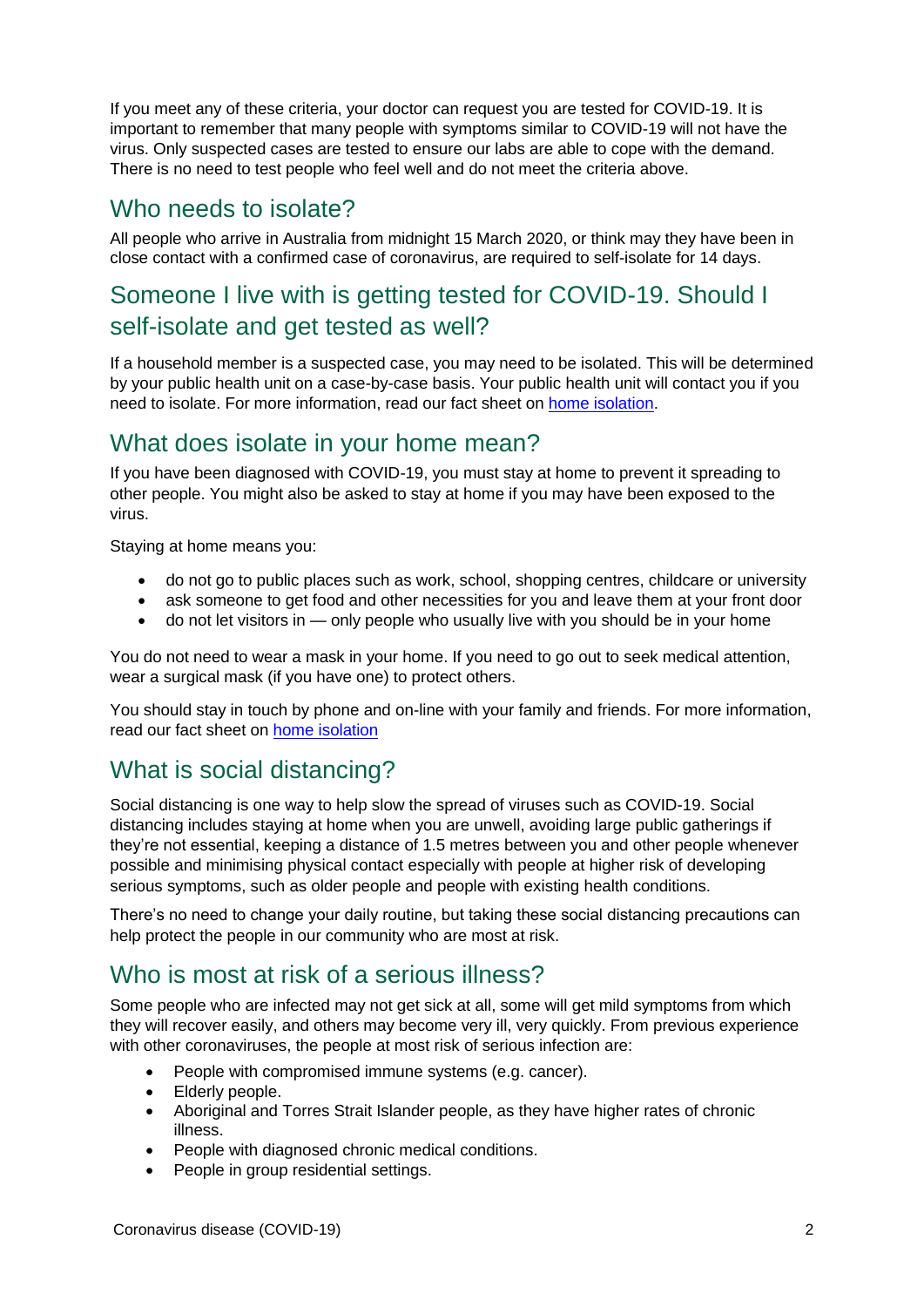- People in detention facilities.
- Very young children and babies.\*

\*At this stage the risk to children and babies, and the role children play in the transmission of COVID-19, is not clear. However, there has so far been a low rate of confirmed COVID-19 cases among children, relative to the broader population.

#### How is the virus treated?

There is no specific treatment for coronaviruses. Antibiotics are not effective against viruses. Most of the symptoms can be treated with supportive medical care.

#### How can we help prevent the spread of coronavirus?

Practising good hand and sneeze/cough hygiene and keeping your distance from others when you are sick is the best defence against most viruses. You should:

- Wash your hands frequently with soap and water, before and after eating, and after going to the toilet.
- Cover your cough and sneeze, dispose of tissues, and use alcohol-based hand sanitiser.
- If unwell, avoid contact with others (stay more than 1.5 metres from people).
- Exercise personal responsibility for social distancing measures.

#### Can I go to public gatherings such as concerts and sporting events?

Currently, Australia does not have widespread community transmission of COVID-19. To help slow the spread, the Australian Government has advised, effective from Monday 16 March that organised, non-essential gatherings should be limited to 500 people.

Non-essential meetings or conferences of critical workforces, such as health care professionals and emergency services, should also be limited. This advice does not include workplaces, schools, universities, shops, supermarkets, public transport and airports.

To protect vulnerable Australians, the Government has also advised reducing visitors to all residential aged care facilities and remote Aboriginal and Torres Strait Islander communities.

These precautions are most important for people over 60, particularly if they have a chronic disease.

#### My workplace has more than 500 people. Can I still go to work?

Yes, you can still go to work. The Government currently recommends that organised, nonessential gatherings be limited to a maximum of 500 people. This advice does not include workplaces, schools, universities, shops, supermarkets, public transport and airports. If you are unwell, you should stay home to avoid spreading your germs to others.

#### Should I be taking my kids out of childcare or school?

No, at this stage the Government recommends continuing essential daily activities including school and childcare. If your child is unwell, you should keep them home to avoid spreading their germs to others.